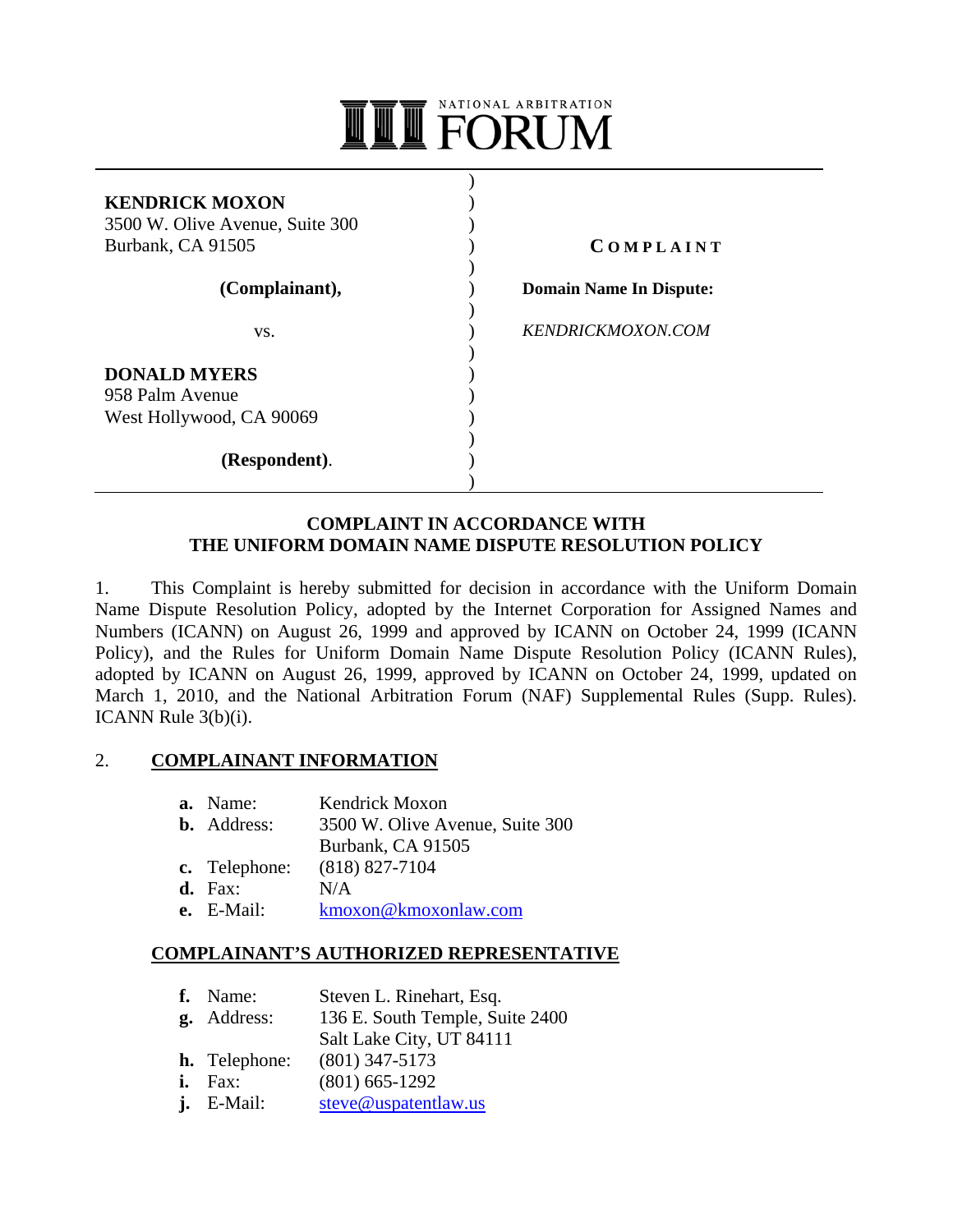The Complainant's preferred method for communications directed to the Complainant in the administrative proceeding: ICANN Rule 3(b)(iii).

#### **Electronic-Only Material**

| a. | Method:  | E-mail               |
|----|----------|----------------------|
| b  | Address: | steve@uspatentlaw.us |
| C. | Contact: | Steven L. Rinehart   |

#### **Material Including Hard Copy**

- **a**. Method: Fax
- **b**. Fax: (801) 665-1292
- **c**. Contact: Steven L. Rinehart

The Complainant chooses to have this dispute heard before a single-member administrative panel. ICANN Rule 3(b)(iv).

#### 3. **RESPONDENT INFORMATION**

| a. Name:           | Donald Myers             |
|--------------------|--------------------------|
| <b>b.</b> Address: | 958 Palm Avenue          |
|                    | West Hollywood, CA 90069 |
| c. Telephone:      | $(323)$ 464-6549         |
| $d. \quad$ Fax:    | N/A                      |
| e. E-Mail:         | donaldmyer@aol.com       |
|                    |                          |

## 4. **DISPUTED DOMAIN NAMES**

**a.** The following domain names are the subject of this Complaint: ICANN Rule 3(b)(vi).

#### *KENDRICKMOXON.COM*

**b.** Registrar Information: ICANN Rule 3(b)(vii).

| 1.               | Registrar's Name:      | NameSecure, LLC        |
|------------------|------------------------|------------------------|
| 2.               | Registrar's Address:   | 10 Azalea Drive        |
|                  |                        | Drums, PA 18222        |
| 3.               | Telephone Number:      | $(571)$ 434-4651       |
| $\overline{4}$ . | Facsimile:             | N/A                    |
| 5 <sub>1</sub>   | <b>E-Mail Address:</b> | support@namesecure.com |

**c.** Trademark/Service Mark Information: ICANN Rule 3(b)(viii).

Common-law rights in the service mark:

## **KENDRICK MOXON**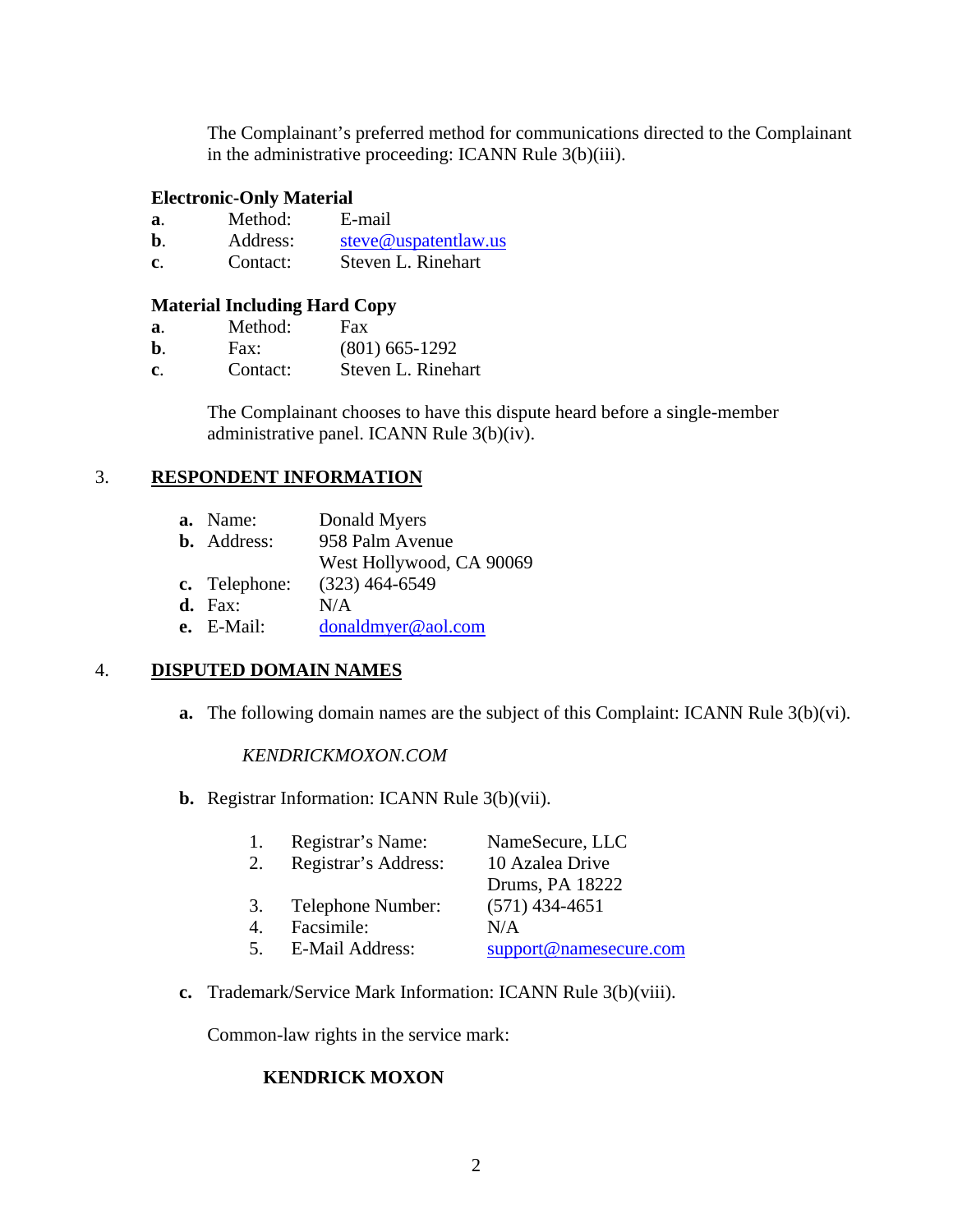# 5. **FACTUAL GROUNDS**

This Complaint is based on the following factual and legal grounds: ICANN Rule  $3(b)(ix)$ .

## **a. Jurisdictional Basis for the Administrative Proceeding**

1. This dispute is properly within the scope of the Uniform Domain Name Dispute Resolution Policy (UDRP) and the National Arbitration Forum's (NAF) Administrative Panel has jurisdiction to decide the dispute. The Registration Agreement, pursuant to which the domain that is subject of this Complaint is registered, incorporates the UDRP. A true and correct copy of the domain name dispute policy that applies to the domain name in question is provided as **Annex A** to this Complaint.

## **b. The Complainant's Background**

1. The Complainant Kendrick Moxon is a prominent attorney in Los Angeles, California. Mr. Moxon entered the legal community after obtaining his juris doctorate from George Mason University in 1981. He was admitted to the Washington, D.C. bar in 1984 and the State Bar of California in 1987. His bar membership profiles are collectively shown in **Annex B** hereto.

2. Since entering the practice of law three decades ago, Mr. Moxon has represented the Church of Scientology and its individual members in over 150 legal proceedings. These legal proceedings include class action lawsuits filed against churches of Scientology and its principals, lawsuits involving the IRS and other government agencies, and lawsuits against various organizations seeking to harm Scientology and its members.

3. Mr. Moxon has also represented members of other religions, including a Pentecostal man in a federal civil rights action who was kidnapped by "deprogrammers" and imprisoned in an effort to forcibly change his faith. He has also represented plaintiffs in various human rights and civil rights cases. Further, he has represented parties respecting prosecution for criminal acts against his clients, including acts by members of the so-called "Anonymous", of which the Respondent is an active participant. Such representations were undertaken using the common law service mark KENDRICK MOXON (the "Mark").

4. Mr. Moxon has appeared on *Sixty Minutes* and been featured by other media outlets in the course of his career, which media outlets have all recognized him by his common law Mark. Many of the matters which Mr. Moxon has litigated have resulted in favorable outcomes for Mr. Moxon's clients before numerous US districts courts, federal bankruptcy courts, federal appellate courts, state courts, and various other authorities. With many of these successes, vindictive feelings of personal animosity of the part of Scientology's detractors and the Respondent toward Mr. Moxon have grown, culminating today in numerous articles, blog posts, Wikipedia entries, and Internet gripe sites dedicated not just to stigmatizing Mr. Moxon as an archetype of Scientology-related aggression, but to the personal ruin of Mr. Moxon and his law practice.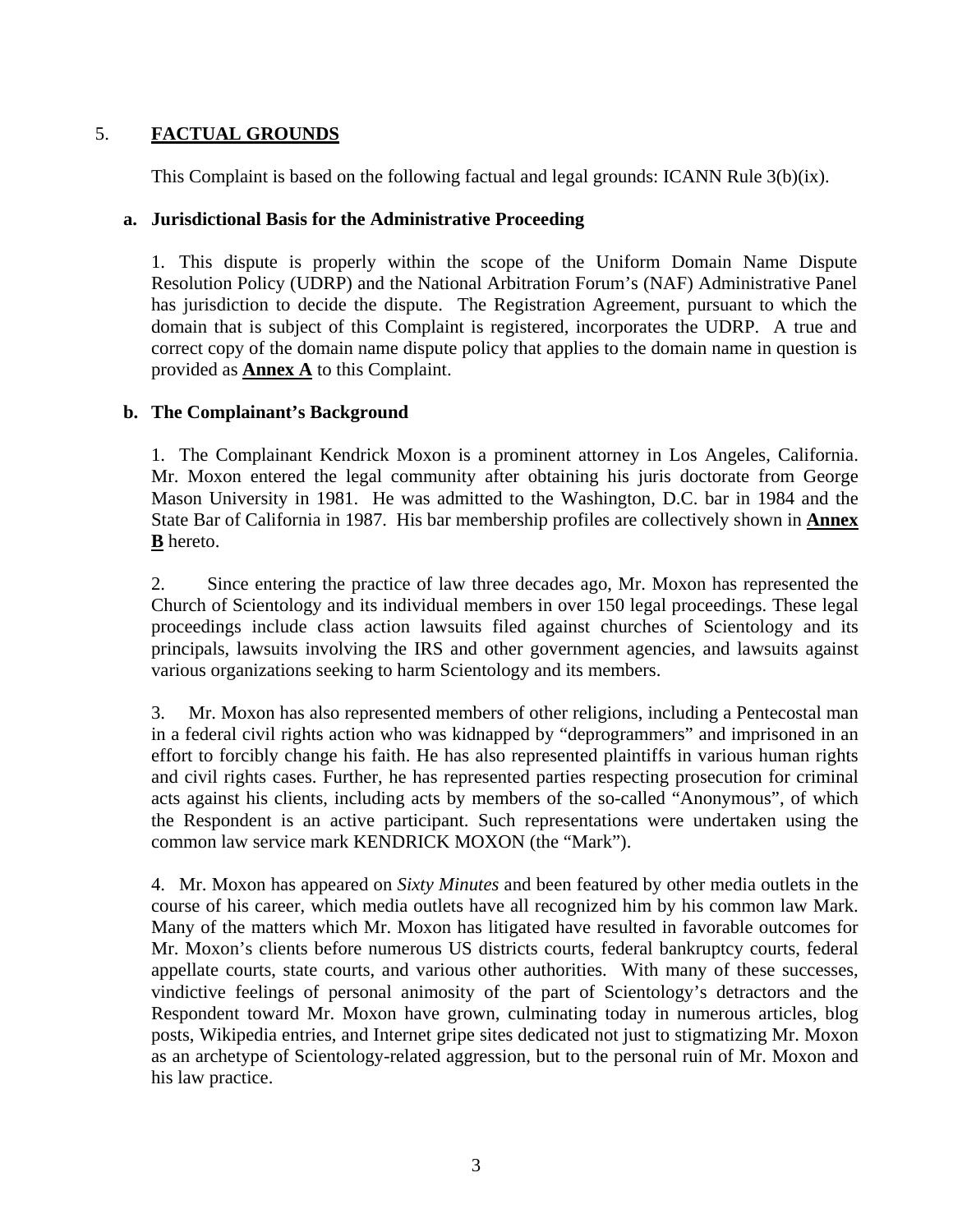5. In 2008, Mr. Moxon represented a young woman who was stalked by the Respondent to this action, Mr. Myers, and acquired an injunction against him to protect the woman's safety. A copy of the injunction is annexed hereto as **Annex C**. Several photographs from the trial of that matter, some showing the Respondent stalking or harassing Mr. Moxon's client in that action, Lissa Uvizl, are appended hereto as **Annex D**. Mr. Moxon was also instrumental in representing an elementary school in Santa Monica, California (Delphi Academy) which was also the subject of abuse and threats by the Respondent Myers, resulting in a criminal restraining order against the Respondent. A copy of the police report, conclusory letter from the prosecutor to the Delphi Academy, and the criminal injunction against Myers are collectively annexed hereto as **Annex E**. It was following these representations and convictions against Mr. Myers, that the Respondent Myers usurped the name "Kendrick Moxon," by registering the domain dispute at issue.

6. Prior to filing this action, Mr. Moxon attempted reasoning with the Respondent, and negotiated with him, to no avail. The Respondent Myers demanded \$10,000 to return the domain underlying this action, <kendrickmoxon.com> (the "Disputed Domain"). A copy of the correspondence between Mr. Moxon and Respondent's counsel demanding \$10,000 is annexed hereto as **Annex F**.

7. Many sites and publications evidence the stature and notoriety over the last thirty years in the mind of the public which the Complainant has accrued in his common law service mark KENDRICK MOXON. Evidence of this notoriety on the part of others includes inter alia:

- (a) The Wikipedia article, extensively maintained, incorporating his Mark annexed hereto as **Annex G**, found online at http://en.wikipedia.org/wiki/Kendrick\_Moxon;
- (b) The website at the domain underlying this dispute, screenshots of which are annexed hereto as **Annex H**, found online at http://www.kendrickmoxon.com/;
- (c) Hundreds of videos filmed by third-parties of Mr. Moxon and maintained online, some of which are annexed hereto as **Annex I**, including videos of Mr. Moxon defending his client on *Sixty Minutes*, attending protests against his clients, and performing other attorney-related functions;
- (d) Various sample pleadings, motions and memoranda existing in the public domain and bearing Mr. Moxon's common law mark KENDRICK MOXON collectively annexed hereto as **Annex J**, which comprise only a sample of hundreds of public filing bearing the Mark existing in the public domain;
- (e) Videos hosted by third-parties on YouTube optimized to create initial interest confusion with the Mark, including that at http://youtu.be/PZUiT9wmPX0;
- (f) Countless Wordpress blogs and websites dedicated to analyzing and mischaracterizing the Complainant's legal victories, summarized in Google searches as evidenced by **Annex K** hereto.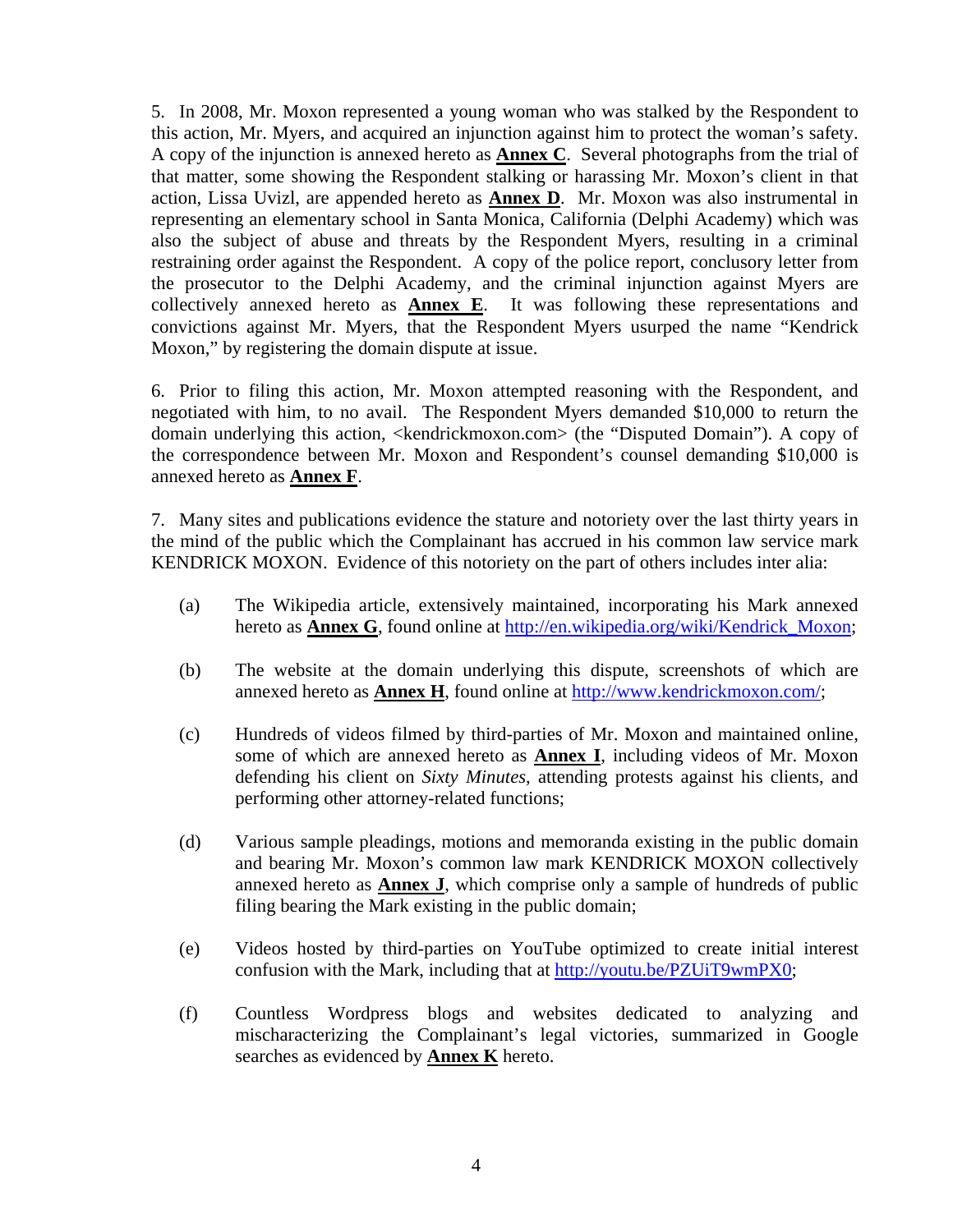8. The association in the mind of the public between the Complainant and the KENDRICK MOXON Mark is extensive.

## **c. The Respondent's Bad Faith Registration and Use of the Disputed Domain**

1. The Respondent registered the Disputed Domain <kendrickmoxon.com> for the bad faith purpose of using initial interest confusion created by the Disputed Domain to libel the Complainant. The Respondent's registration of the Disputed Domain is attested by the WHOIS record annexed hereto as **Annex L**.

2. The Respondent has constructed and published a website resolved to by the Disputed Domain that contains false and misleading information antithetical to, and calculated to interfere with, the Complainant's economic relationships (the "Website"). The Website contains misstatements of fact concerning the Complainant and baseless allegations and disparaging characterizations of the Complainant. Information on the Website is, in fact, highly libelous, from allegations that Mr. Moxon is "America's worst attorney" to allegations that he is a murderer. These allegations are calculated to interfere with Mr. Moxon's law practice by directing Internet traffic to the allegations using only a domain which wholly incorporates, and is identical to, Mr. Moxon's common law service mark.

3. The Complainant has annexed screenshots of the Respondent's Website hereto as **Annex M**. These screenshots show that the Respondent's use of the Disputed Domain is calculated to interfere with the Complainant's business affairs and drive traffic intended for the Complainant to the Respondent's site.

4. The Respondent's conduct evidences a malicious, vindictive and purposeful campaign intended to embarrass, discredit, and defame the Complainant and to vitiate, dishonor, and impair the reputation and goodwill of the KENDRICK MOXON service mark. In short, the Respondent's use of the Disputed Domain is in bad faith. 6 The bad-faith purposes for which the Respondent registered and is using the Disputed Domain include, inter alia, confusing the Complainant's clients, diverting traffic intended for the Complainant, disrupting the Complainant's business, harming the Complainant's client(s), and/or depriving the Complainant of use of its service mark in the Disputed Domain online.

5. The Respondent registered the Disputed Domain with knowledge of the Complainant's notoriety and common law rights in the Disputed Domain. It was the very fact that the Respondent knew Internet users would be searching for the service mark KENDRICK MOXON that motivated the Respondent to register the Disputed Domain. The Respondent's action itself is evidence of the secondary meaning and common law rights ascribed to the Mark, as the Respondent's actions manifest a recognition of value and repute of the Complainant's Mark. *Minnesota Mining and Manufacturing Company v. Mark Overboy*, WIPO Case No. D2001-0727, held that:

The Respondent's registration of the domain names has been made with the purpose of preventing the Complainant from reflecting the mark in corresponding domain names [emphasis added]– in order to force [complainant] into transfer-for-price negotiations.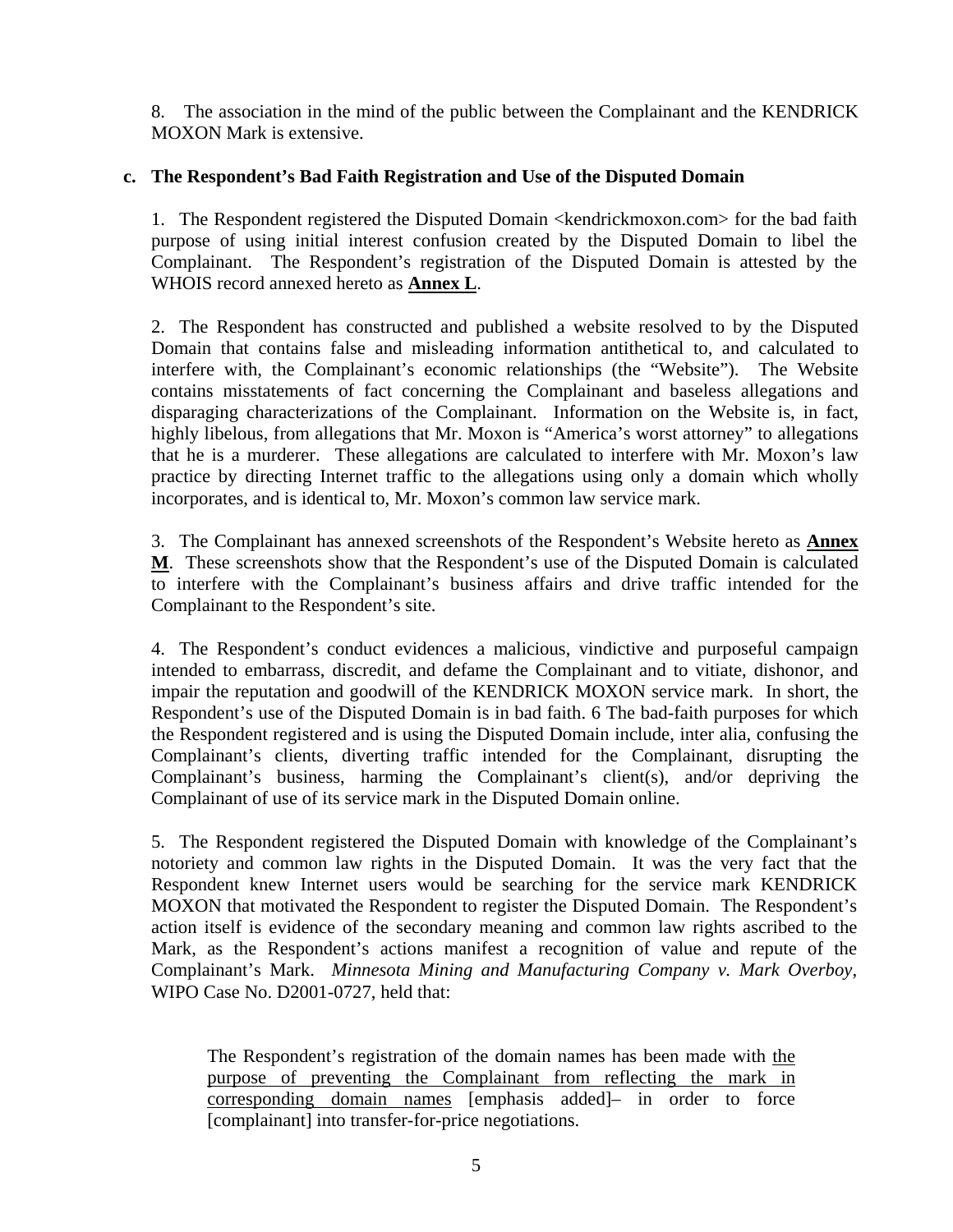6. The Respondent's unlawful conduct has and will damage the Complainant through the loss of customers, profits, business, and good will – as well as by damage to the Complainant's reputation and diluting the Mark itself. The Complainant has suffered further damage through expenditures associated with bringing this action.

## **d. The Complainant's Common Law Mark**

1. The Complainant has been using the mark KENDRICK MOXON in commerce since 1984 when the Complainant first began doing business as an attorney. The Complainant has common law rights in the KENDRICK MOXON expression. *See Hiatt v. Pers. Fan & Official Site Builders: we build great sites*, FA 881460 (Nat. Arb. Forum Feb. 21, 2007) ("Registration with a trademark authority is unnecessary under Policy  $\P$  4(a)(i) in instances where a mark has gained secondary meaning through extensive commercial use and common law rights have been established …."; *see also Artistic Pursuit LLC v. calcuttawebdevelopers.com*, FA 894477 (Nat. Arb. Forum Mar. 8, 2007) (finding that Policy  $\P$ 4(a)(i) does not require a trademark registration if a complainant can establish common law rights in its mark).

2. Numerous cases have recognized that a complainant may accrue common law trademark rights through use of their own name in commerce. *See Bayless v. Cayman Trademark Trust*, FA 648245 (Nat. Arb. Forum Apr. 3, 2006) ("The Panel concludes Complainant has proved that the RICK BAYLESS mark has become sufficiently connected to Complainant's career as a chef and the public associates that career with Richard L. Bayless and the RICK BAYLESS mark."); *see also Aldrin v. Dunphy*, FA1005001326949 (Nat. Arb. Forum July 8, 2010) (recognizing the common law trademark rights of Buzz Aldrin); *see also Albrecht v. Eric Natale,* FA95465 (Nat. Arb. Forum July 8, 2010) (karlalbrecht.com, author of books and articles on business and marketing); *see also Rattner v. BuyThisDomainName*, WIPO Case No. D2000-0402 (stevenrattner.com, high profile investment banker); *see also Winterson v. Mark Hogarth***,** WIPO Case No. D2000-0235 (jeanettewinterston.com,.net and.org, wellknown British author); *see also Barry v. For Sale,* FA95110 (Nat. Arb. Forum July 8, 2010) (brittanyandrews.com, "internationally known actress, model, public speaker, and feature entertainer'"); *see also McClellan v. For Sale*, DEC/AF-303 (annemclellan.com, annemclellan.org, senior Canadian government official); *see also Frank Risalvato v. Ryan Kovach*, FA83669 (Nat. Arb. Forum Sep. 13, 201) (recognizing the common law trademark of a headhunter in Florida).

3. The rules governing accrual of common law trademark rights in personal names are well established. "To establish common law rights in a personal name, it is necessary to show use of that name as an indication of the source of goods or services supplied in trade or commerce and that, as a result of such use, the name has become distinctive of that source. Upon such proof, a . . . name can serve as a trademark when used to identify the [complainant's] performance services." *Crichton v. Alberta Hot Rods*, Case No. D2002-0872 (WIPO November 25, 2002) (finding that Complainant had, through use, acquired common law trademark rights in his name).

4. While WIPO has recognized that "[i]t is a basic rule of service mark law in the United States that personal names (combining a first name and surname) are not considered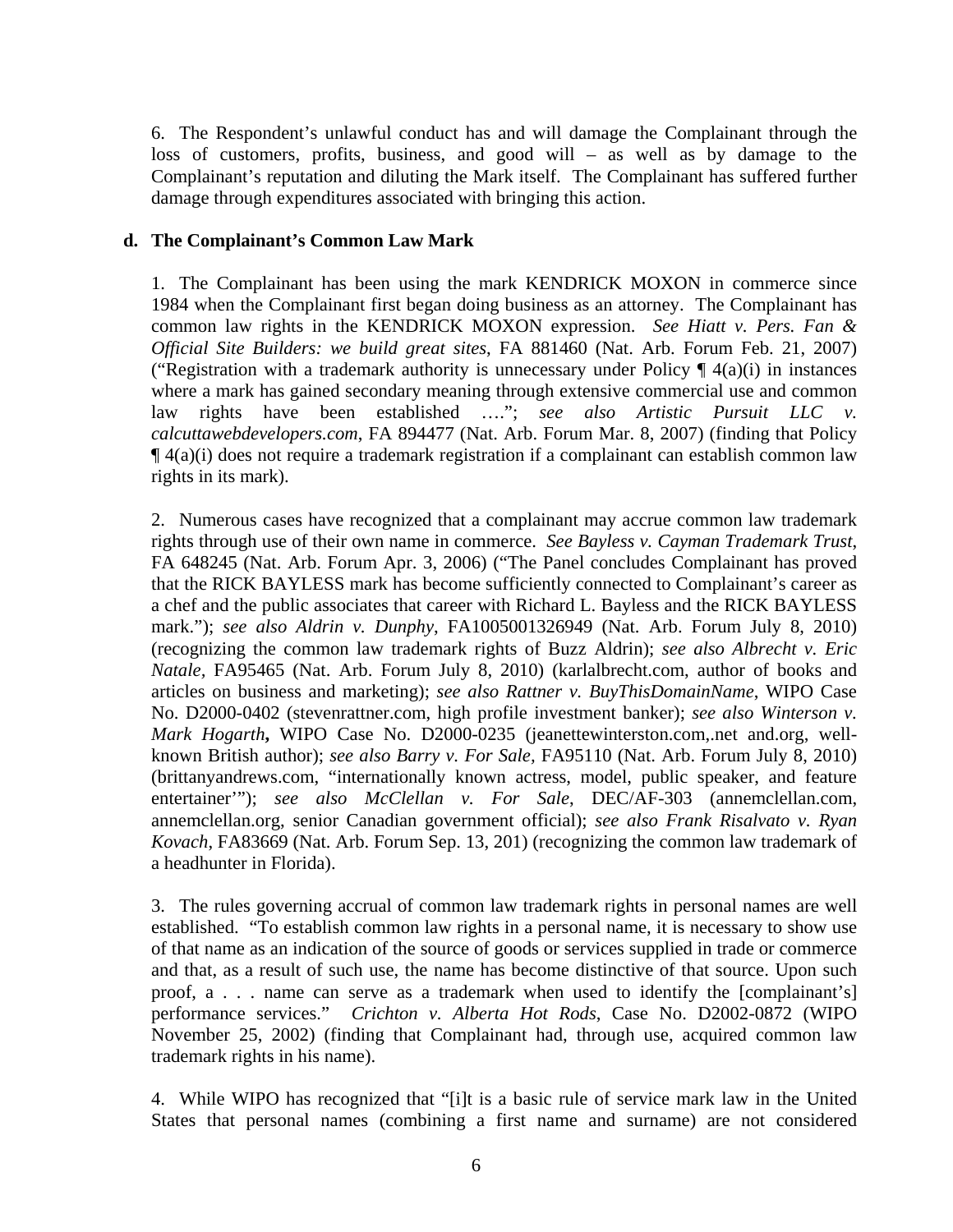inherently distinctive," WIPO has also recognized that "[i]n order to establish common law service mark rights in a personal name, it is necessary to show that the name has acquired secondary meaning among consumers in the relevant market; that is, to show that consumers associate the name with a specific provider of services." *Lundy v. Idmaond*, D2001-1327 (WIPO Feb. 14, 2002). With that guideline in mind, the Complainant has submitted the evidence enumerated above to the panel of secondary meaning, including countless blog posts, bar membership profiles, Wikipedia articles, videos, litigation filings, and websites demonstrative of the recognition and association of the Complainant and the Mark KENDRICK MOXON.

5. The public, including the Respondent, have come to recognize the Complainant's Mark as the distinctive identifier that it is, and to know, associate and ascribe secondary meaning between the KENDRICK MOXON Mark and the Complainant's legal services.

6. The Mark has become famous, and the Complainant had acquired secondary meaning in it for all of the aforesaid reasons.<sup>1</sup> See Kahn Dev. Co. v. RealtyPROshop.com, FA 568350 (Nat. Arb. Forum June 23, 2006) (holding that the complainant's VILLAGE AT SANDHILL mark acquired secondary meaning among local consumers sufficient to establish common law rights where the complainant had been continuously and extensively promoting a real estate development under the mark for several years); *see also Toyota Sunnyvale v. Adfero Publ'g Co.*, FA 921194 (Nat. Arb. Forum Apr. 10, 2007) (concluding that the complainant's TOYOTA SUNNYVALE mark had acquired secondary meaning sufficient for it to establish common law rights in the mark through continuous and extensive use of the mark since 2003 in connection with a car dealership under that mark).

#### **e. Confusing Similarity**

1. Confusing similarity is self-manifest. The Disputed Domain wholly incorporates the common law Mark, and is therefore identical thereto. The Disputed Domain contains no textual elements that would distinguish it from the Complainant. The NAF considers the gTLD to be irrelevant to its Policy ¶ 4(a)(i) analysis. *See Trip Network Inc. v. Alviera*, FA 914943 (Nat. Arb. Forum Mar. 27, 2007) (concluding that the addition of a gTLD, whether it be ".com," ".net," ".biz," or ".org," is irrelevant to a Policy  $\P$  4(a)(i) analysis).

#### **f. Rights and Legitimate Interest**

1. The Respondent maintains what has come to be known under the UDRP as a "gripe site" or "criticism site." Throughout hundreds of decisions, the issue of legitimate interest with respect to gripe sites has become settled. Shortly stated, the majority view is now that a respondent is not making legitimate use of a domain name when that respondent uses a

<sup>&</sup>lt;u>1</u>  ${}^{1}$ In cases decided under the Policy a complainant may demonstrate common law trademark rights if its mark has become associated in the mind of the purchasing public with the complainant's particular business. Further, "[e]ven if secondary meaning had been acquired only in a limited geographical area, Complainant would nevertheless have established sufficient common law trademark rights within the meaning of Paragraph 1(a)(i) of the Policy," *Australian Trade Comm'n v. Reader*, D2002-0786 (WIPO November 12, 2002).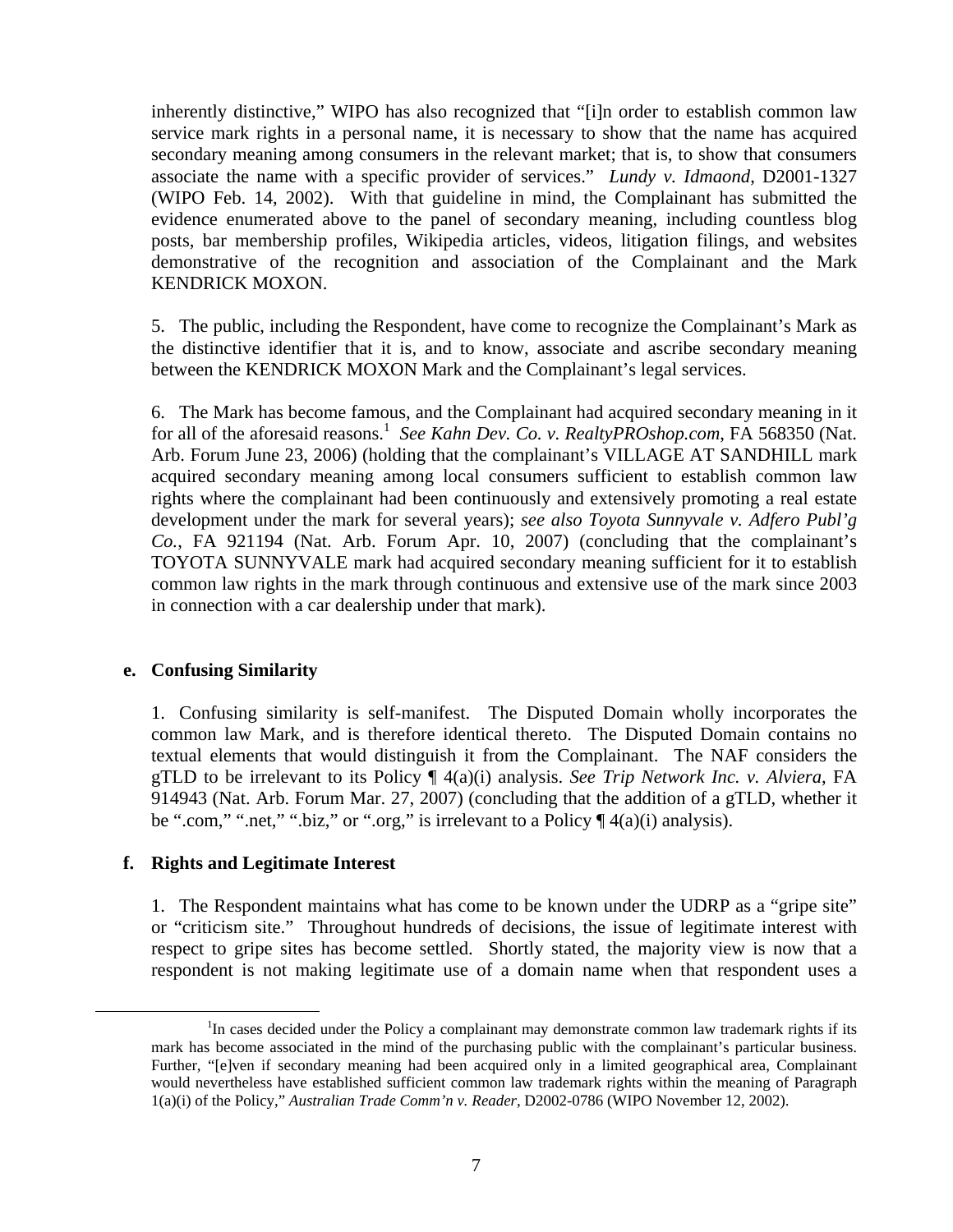complainant's own trademark in the domain to divert the complainant's customers to the gripe site. The recent case of *Dar Al-Arkan Real Estate Development Company v. Anonymous Speech*, D2012-0692 (WIPO June 4, 2012) (ordering transfer of a grip site) illustrates the majority view:

The Panel is aware of the issue whether a criticism site can give rise to a right or legitimate interest for the purpose of Paragraph  $4(a)(ii)$  of the Rules because it amounts to a legitimate noncommercial or fair use of the domain name. This issue was considered at length and the views of UDRP panelists in other cases were reviewed extensively in *Chubb Security Australia PTY Limited v. Mr. Shahim Tahmasebi*, WIPO Case No. D2007-0769. The Panel agrees with the view expressed in this case that it is not legitimate to use the Complainant's own trademark as a platform for criticizing the Complainant itself. Also, as stated in that decision, there is nothing to prevent the Respondent from choosing a domain name that more accurately states its purpose as a criticism site and is not identical or confusingly similar to the Complainant's trademark.

2. The World Intellectual Property Organization (WIPO) itself summarized the majority view on this issue in its 2011 Overview of WIPO Panel Views on Selected UDRP Questions, Second Edition ("WIPO Overview 2.0"):

The right to criticize does not necessarily extend to registering and using a domain name that is identical or confusingly similar to the complainant's trademark. That is especially the case if the respondent is using the trademark alone as the domain name  $(i.e., *strademark*.*tld*)$  as that may be understood by Internet users as impersonating the trademark owner. Where the domain name comprises the protected trademark plus an additional, typically derogatory term (*e.g.*, <trademarksucks.tld>), some panels have applied [the minority view] below.

3. WIPO makes it clear above that the minority view has only been applied when "the domain name comprises the protected trademark plus a . . . derogatory term." Examples of derogatory terms include "sucks," "terrible," "rip off" and the like. In this case, the Disputed Domain contains no derogatory terms necessary to invoke the minority view of those panelists subscribing to it. This analysis is supported, inter alia, by *Skattedirektoratet v. Eivind Nag*, WIPO Case No.D2000-1314, (transferring <skatteetaten.com>); *Myer Stores Limited v. Mr. David John Singh*, WIPO Case No.D2001-0763, (transferring <myeronline.com>), *Triodos Bank NV v. Ashley Dobbs*, WIPO Case No.D2002-0776, (transferring <triodos-bank.com>); *The Royal Bank of Scotland Group plc, National Westminster Bank plc A/K/A NatWest Bank v. Personal and Pedro Lopez*, WIPO Case No.D2003-0166, (transferring <natwestbanksucks.com>); *Kirkland & Ellis LLP v. DefaultData.com, American Distribution Systems, Inc.*, WIPO Case No.D2004-0136, (transferring <kirklandandellis.com>); and others.

4. Like WIPO, the National Arbitration Forum has adopted the majority view and cited the WIPO views in support of its decisions. In *Frank Risalvato v. Ryan Kovach*, FA1008001338369 (Nat. Arb. Forum Sep. 13, 2012), the Panel held:

Use of the disputed domain names that are identical to Complainant's mark is not a *bona fide* offering of goods or services under Policy ¶ 4I(i) or a legitimate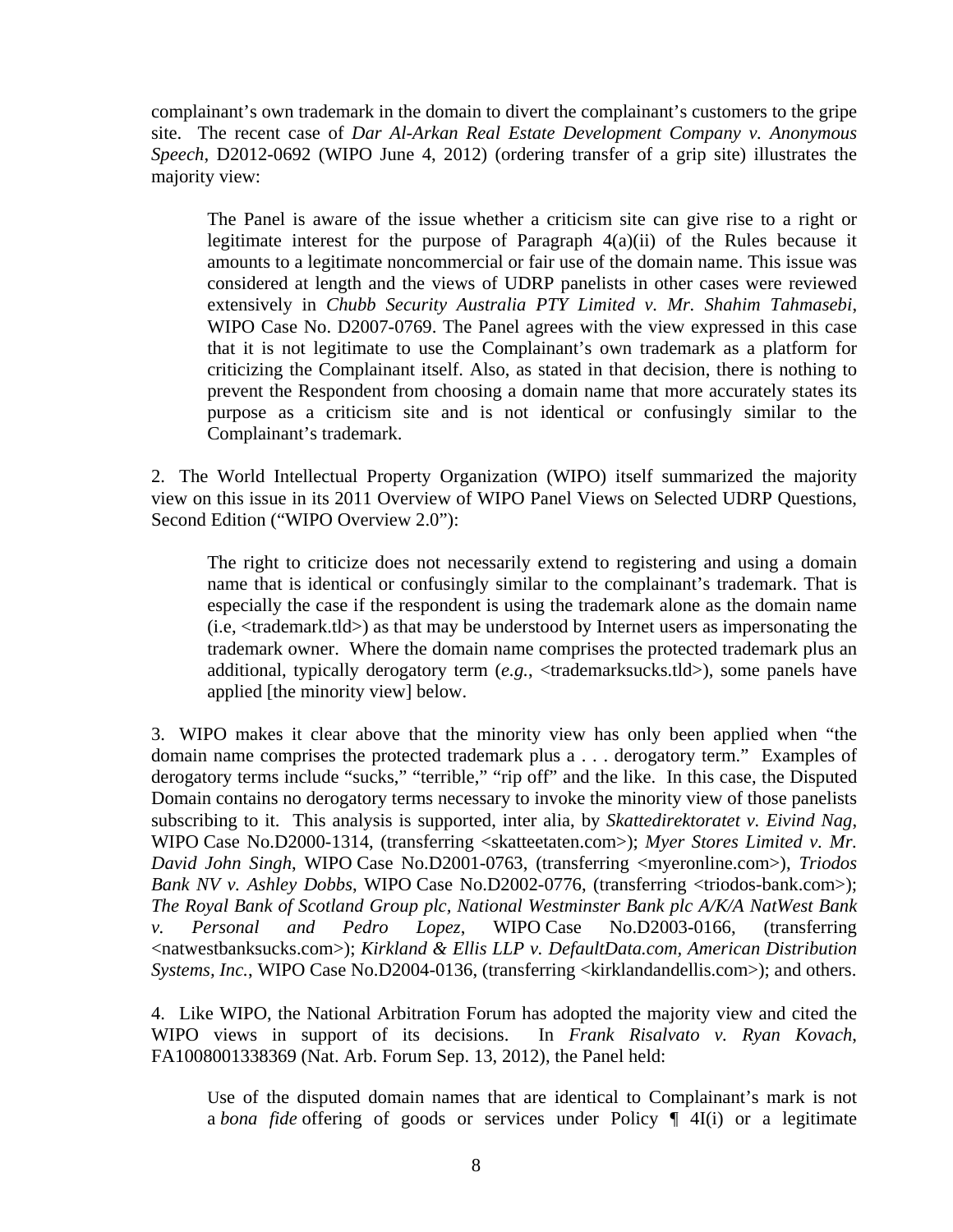noncommercial or fair use of the disputed domain names under Policy ¶ 4I(iii). *See Compagnie Generale des Matieres Nucleaires v. Greenpeace Int'l*, D2001-0376 (WIPO May 14, 2001) (holding that the respondent's showing that it "has a right to free speech and a legitimate interest in criticizing the activities of organizations like the Complainant . . . is a very different thing from having a right or legitimate interest in respect of [a domain name that is identical to Complainant's mark]"); *see also Monty & Pat Roberts, Inc. v. Keith*, D2000-0299 (WIPO June 9, 2000) ("[T]he Panel does not dispute Respondent's right to establish and maintain a website critical of Complainant . . . However, the panel does not consider that this gives Respondent the right to identify itself as Complainant.")"

5. The Respondent is not making legitimate noncommercial, or fair use of the Disputed Domain pursuant to Policy ¶ 4I(iii). Panels in the past have found that a respondent's use of a disputed domain name in a way that amounts to an attraction of visitors intended for the Complainant is evidence of bad faith registration and use pursuant to Policy ¶ 4(b)(iv). *See Kosmea Pty Ltd. V. Krpan*, D2000-0948 (WIPO Oct. 3, 2000) (finding no rights in the domain name where Respondent has an intention to divert consumers of Complainant's products to Respondent's site by using Complainant's mark); *see also Vapor Blast Mfg. Co. v. R & S Tech., Inc*., FA 96577 (Nat. Arb. Forum Feb. 27, 2001) (finding that Respondent's commercial use of the domain name to confuse and divert Internet traffic is not a legitimate use of the domain name); *see also Allianz of Am. Corp. v. Bond*, FA 680624 (Nat. Arb. Forum June 2, 2006) (finding bad faith registration and use under Policy ¶ 4(b)(iv) where the respondent was diverting Internet users searching for the complainant to its own website); *see also MySpace, Inc. v. Myspace Bot*, FA 672161 (Nat. Arb. Forum May 19, 2006) (holding that the respondent registered and used the <myspacebot.com> domain name in bad faith by diverting Internet users seeking the complainant's website to its own website).

6. The Respondent has not been commonly known by the name Kendrick Moxon and the Respondent has acquired no trademark or service mark rights in the Complainant's Mark prior to notice of this dispute. The Respondent has not carried on any legitimate business at the Disputed Domain prior to notice of this dispute. *See Singapore Airlines Ltd. V. Robert Nielson (trading as Pacific International Distributors)*, WIPO Case No. D2000-0644 (Aug. 29, 2000). It goes without saying that the Complainant has not authorized, licensed, or otherwise permitted the Respondent to use its Mark or the Disputed Domain.

7. The Complaint prays for a decision of the panel transferring the Disputed Domain to the Complainant.

### 6. **REMEDY SOUGHT**

The Complainant requests that the Panel issue a decision that the domain-name registrations be transferred to the Complainant. ICANN Rule  $3(b)(x)$ ; ICANN Policy  $\P$  4(i).

### 7. **OTHER LEGAL PROCEEDINGS**

 No other legal proceedings have been commenced or terminated in connection with or relating to the domain name that is the subject of this Complaint. ICANN Rule 3(b)(xi).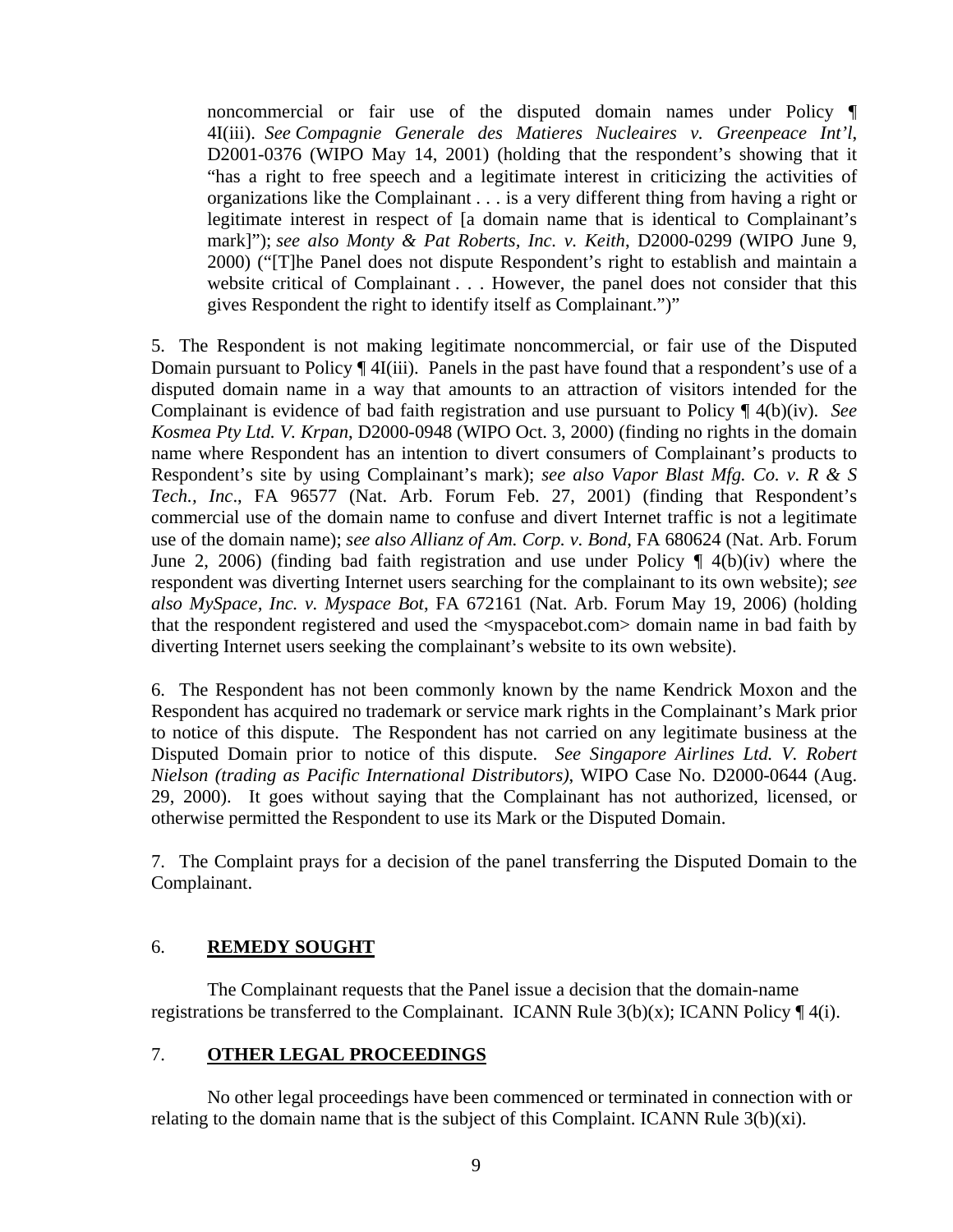#### 8. **COMPLAINANT TRANSMISSION**

The Complainant asserts that a copy of this Complaint, together with the cover sheet as prescribed by NAF's Supplemental Rules, has been sent or transmitted to the Respondent (domain-name holder), in accordance with ICANN Rule 2(b) and to the Registrar(s) of the domain name(s), in accordance with NAF Supp. Rule 4I. ICANN Rule 3(b)(xii); NAF Supp. Rule 4(c).

#### 9. **MUTUAL JURISDICTION**

The Complainant will submit, with respect to any challenges to a decision in the administrative proceeding canceling or transferring the domain name, to the jurisdiction of the Registrant. ICANN Rule 3(b)(xiii).

### 10. **CERTIFICATION**

The Complainant agrees that its claims and remedies concerning the registration of the domain name, the dispute, or the dispute's resolution shall be solely against the domain-name holder and waives all such claims and remedies against (a) the National Arbitration Forum and panelists, except in the case of deliberate wrongdoing, (b) the registrar, (c) the registry administrator, and (d) the Internet Corporation for Assigned Names and Numbers, as well as their directors, officers, employees, and agents.

Complainant certifies that the information contained in this Complaint is to the best of Complaint's knowledge complete and accurate, that this Complaint is not being presented for any improper purpose, such as to harass, and that the assertions in this Complaint are warranted under these Rules and under applicable law, as it now exists or as it may be extended by a good-faith and reasonable argument.

> Respectfully Submitted, **KENDRICK MOXON**, By his attorney,

 $\sqrt{S}$ 

Steven L. Rinehart *Attorney for the Complainant*  136 E. South Temple, Suite 2400 Salt Lake City, UT 84111 Tel: (801) 347-5173 Fax: (801) 665-1292 E-mail: steve@uspatentlaw.us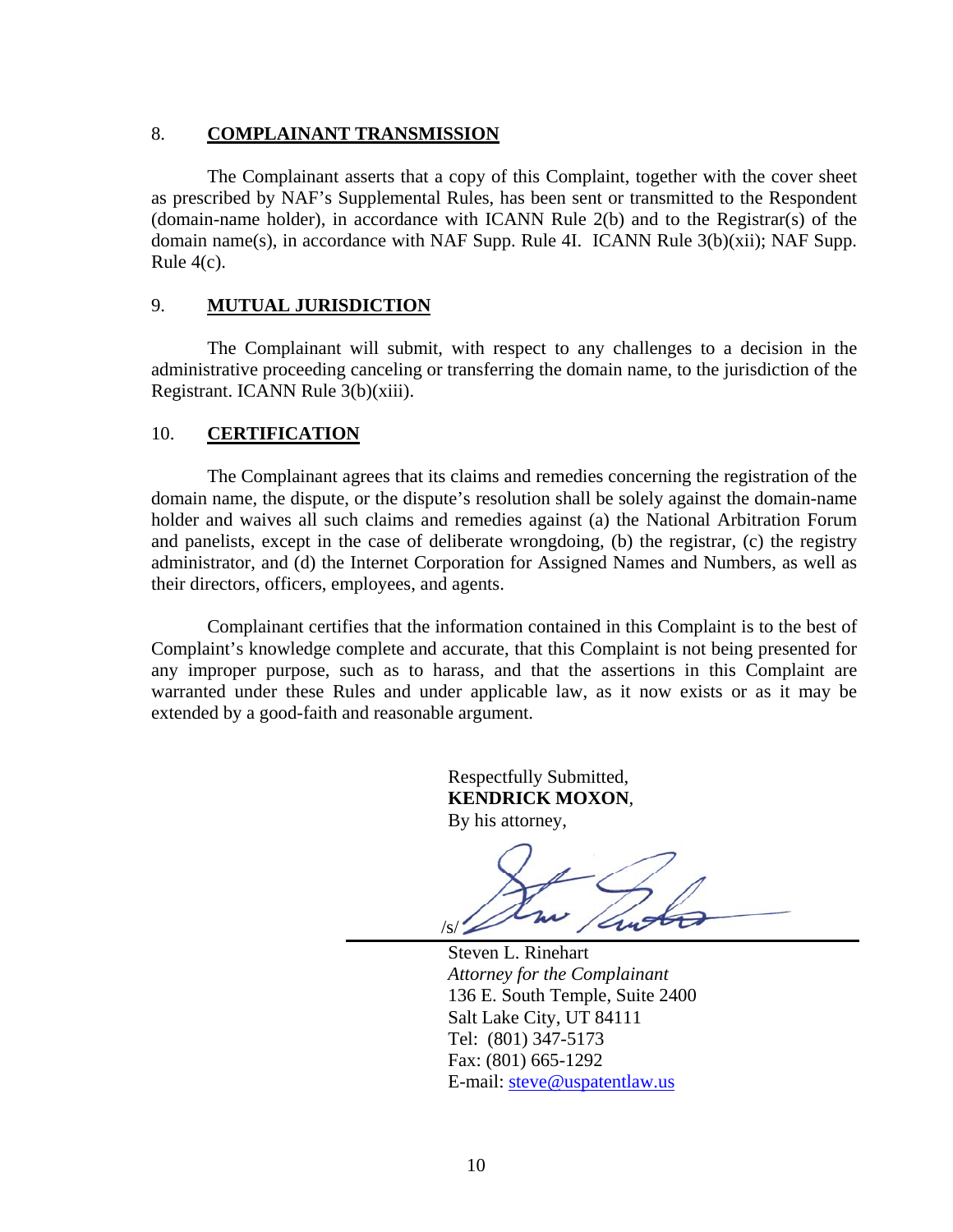Date: July 17, 2014